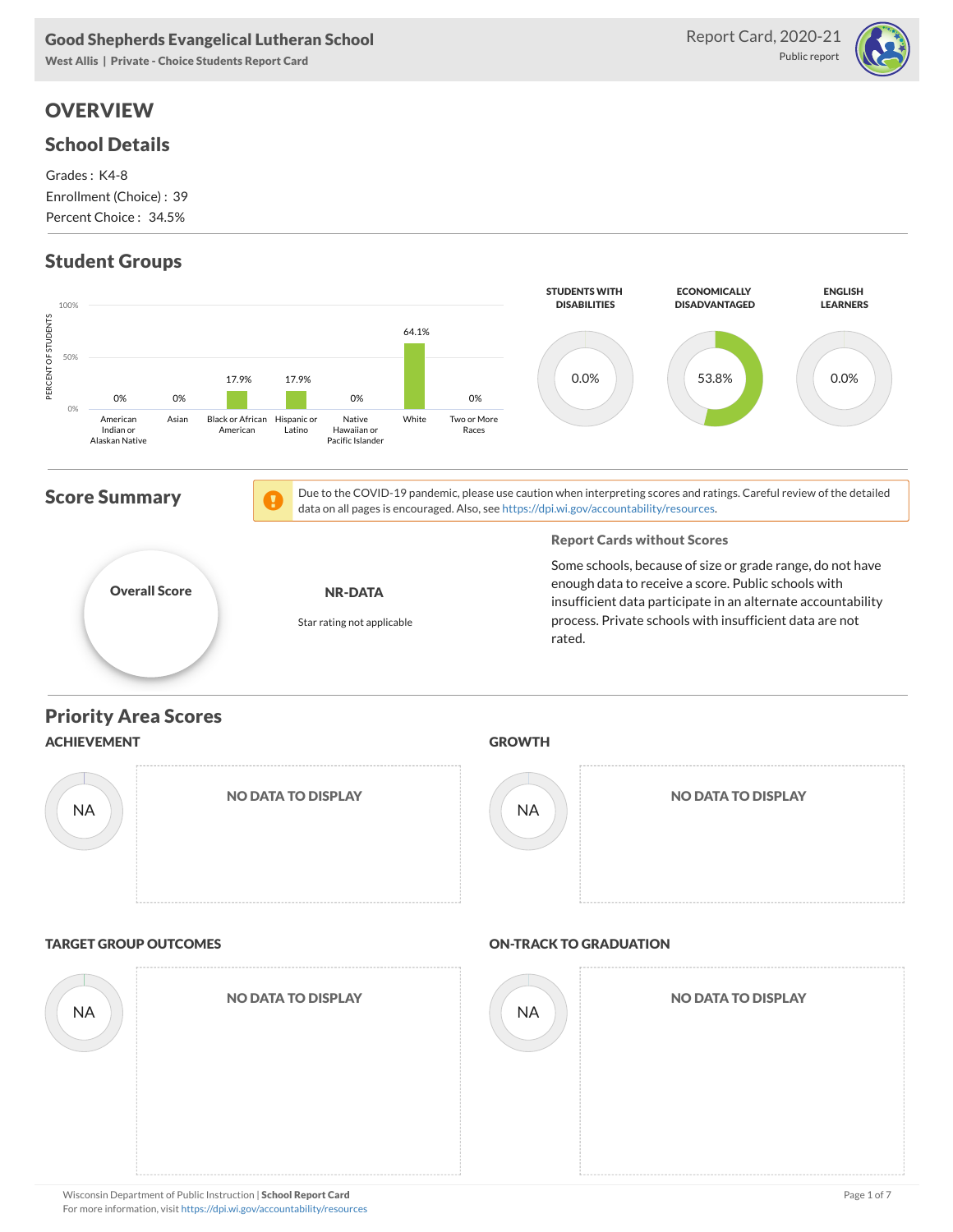West Allis | Private - Choice Students Report Card



# ACHIEVEMENT

This priority area summarizes how this school's students performed on state assessments using a points-based proficiency system that gives partial credit for Basic test performance and extra credit for Advanced performance. The score is a multi-year average of English language arts and mathematics subscores.

# Priority Area Score



English Language Arts Score: NA Mathematics Score: NA

### Student Group Achievement, 2020-21 (for information only)

Group size is given in parentheses. Groups with fewer than 20 students are not displayed.

#### ENGLISH LANGUAGE ARTS

NO DATA TO DISPLAY

#### **MATHEMATICS**

| <b>NO DATA TO DISPLAY</b> |  |
|---------------------------|--|
|                           |  |
|                           |  |
|                           |  |
|                           |  |

### Performance Levels by Year

These graphs show school-wide percentages and group sizes of students performing at each level.

#### ENGLISH LANGUAGE ARTS



#### **MATHEMATICS**



# Wisconsin Department of Public Instruction | School Report Card Page 2 of 7 and 2008 and 2009 and 2 of 7 and 2 of 7

For more information, visit <https://dpi.wi.gov/accountability/resources>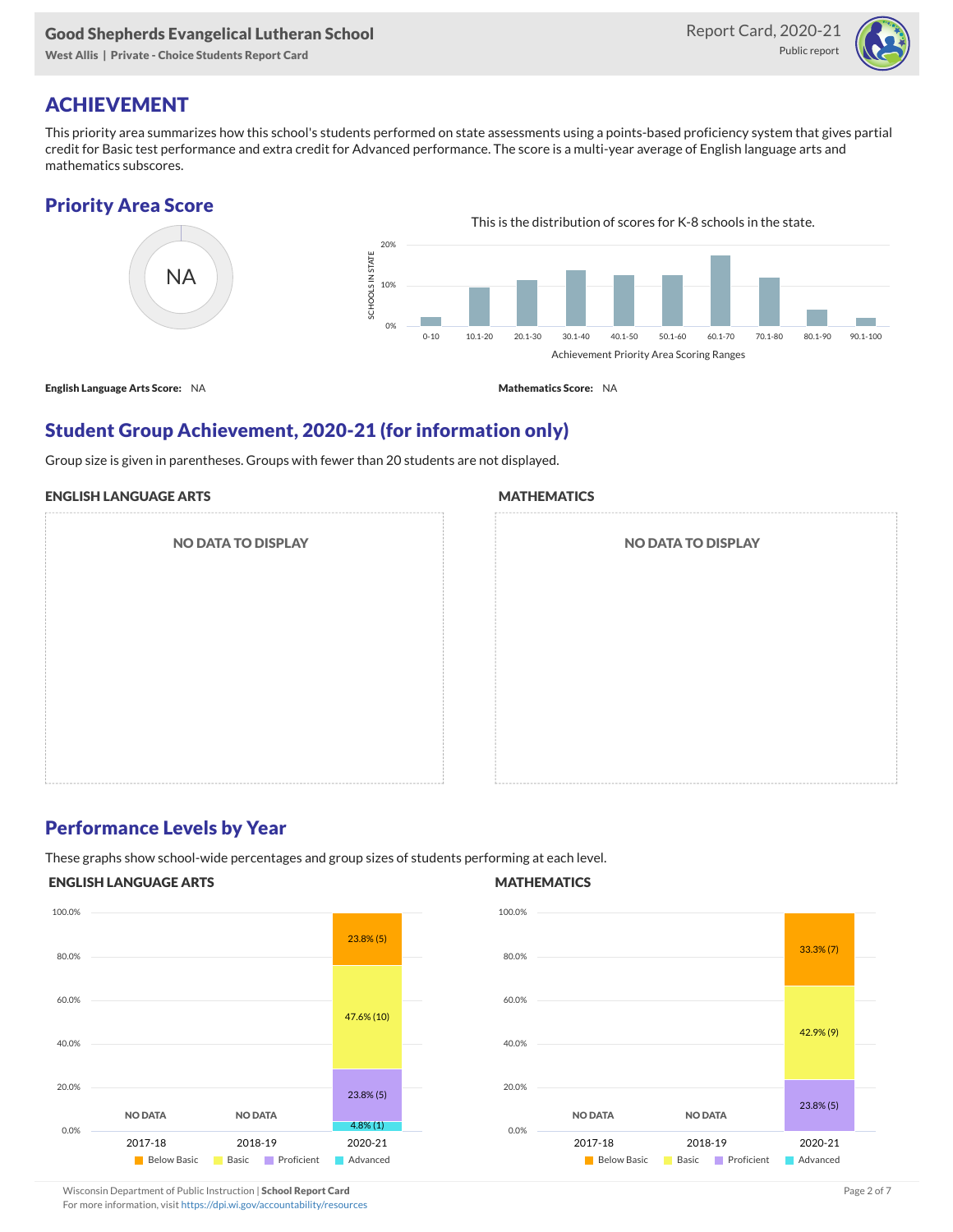West Allis | Private - Choice Students Report Card



# ACHIEVEMENT - ADDITIONAL INFORMATION

The data on this page is for information only.

# Test Participation Rates, 2020-21

#### ENGLISH LANGUAGE ARTS All students 100.0% Lowest-participating group: NA NA **MATHEMATICS** All students 100.0% Lowest-participating group: NA NA

# Student Group Performance Levels by Year

Groups with any full academic year students in tested grades are shown.

### ENGLISH LANGUAGE ARTS

|                                   |                  |           | 2017-18    |           |                       | 2018-19          |           |            |           |                | 2020-21          |           |            |               |                |
|-----------------------------------|------------------|-----------|------------|-----------|-----------------------|------------------|-----------|------------|-----------|----------------|------------------|-----------|------------|---------------|----------------|
|                                   | Tested<br>Total# | Advanced  | Proficient | Basic     | Below<br><b>Basic</b> | Tested<br>Total# | Advanced  | Proficient | Basic     | Below<br>Basic | Tested<br>Total# | Advanced  | Proficient | Basic         | Below<br>Basic |
| All Students: K-8 State           | 383,301          | 8.5%      | 33.5%      | 35.0%     | 23.1%                 | 381,432          | 7.8%      | 32.7%      | 35.0%     | 24.4%          | 326,038          | 6.9%      | 31.0%      | 35.6%         | 26.5%          |
| <b>All Students</b>               | $\mathbf 0$      | <b>NA</b> | <b>NA</b>  | <b>NA</b> | <b>NA</b>             | $\mathbf 0$      | <b>NA</b> | <b>NA</b>  | <b>NA</b> | <b>NA</b>      | 21               | 4.8%      | 23.8%      | 47.6%         | 23.8%          |
| <b>Black or African American</b>  | $\mathbf 0$      | <b>NA</b> | <b>NA</b>  | <b>NA</b> | <b>NA</b>             | $\mathbf 0$      | <b>NA</b> | <b>NA</b>  | <b>NA</b> | <b>NA</b>      | $\angle 20$      | $\star$   | $\star$    |               |                |
| Hispanic or Latino                | $\mathbf 0$      | <b>NA</b> | <b>NA</b>  | <b>NA</b> | <b>NA</b>             | $\mathbf 0$      | <b>NA</b> | <b>NA</b>  | <b>NA</b> | <b>NA</b>      | $\sim 20$        | $\star$   | $\star$    | $\star$       | ٠              |
| White                             | $\mathbf 0$      | <b>NA</b> | <b>NA</b>  | <b>NA</b> | <b>NA</b>             | $\mathbf 0$      | <b>NA</b> | <b>NA</b>  | <b>NA</b> | <b>NA</b>      | $\angle 20$      | $\star$   | $\star$    | $\rightarrow$ |                |
| Two or More Races                 | $\mathbf 0$      | <b>NA</b> | <b>NA</b>  | <b>NA</b> | <b>NA</b>             | $\mathbf 0$      | <b>NA</b> | <b>NA</b>  | <b>NA</b> | <b>NA</b>      | $\mathbf 0$      | <b>NA</b> | <b>NA</b>  | <b>NA</b>     | <b>NA</b>      |
| <b>Economically Disadvantaged</b> | $\mathbf 0$      | <b>NA</b> | <b>NA</b>  | <b>NA</b> | <b>NA</b>             | $\mathbf 0$      | <b>NA</b> | <b>NA</b>  | <b>NA</b> | <b>NA</b>      | $\sim 20$        | $\star$   | $\star$    |               |                |
| <b>Students with Disabilities</b> | $\mathbf 0$      | <b>NA</b> | <b>NA</b>  | <b>NA</b> | <b>NA</b>             | $\mathbf 0$      | <b>NA</b> | <b>NA</b>  | <b>NA</b> | <b>NA</b>      | 0                | <b>NA</b> | <b>NA</b>  | <b>NA</b>     | <b>NA</b>      |

#### **MATHEMATICS**

|                                   |                  |              | 2017-18    |           |                | 2018-19          |           |            |           | 2020-21        |                   |                  |            |           |                       |
|-----------------------------------|------------------|--------------|------------|-----------|----------------|------------------|-----------|------------|-----------|----------------|-------------------|------------------|------------|-----------|-----------------------|
|                                   | Tested<br>Total# | Advance<br>ه | Proficient | Basic     | Below<br>Basic | Tested<br>Total# | Advanced  | Proficient | Basic     | Below<br>Basic | Tested<br>Total # | Advanc<br>Õ<br>Õ | Proficient | Basic     | <b>Below</b><br>Basic |
| All Students: K-8 State           | 383,873          | 8.8%         | 34.3%      | 32.3%     | 24.7%          | 381,962          | 9.2%      | 33.6%      | 31.8%     | 25.4%          | 325,750           | 7.4%             | 30.2%      | 32.6%     | 29.8%                 |
| <b>All Students</b>               | 0                | <b>NA</b>    | <b>NA</b>  | <b>NA</b> | <b>NA</b>      | $\mathbf 0$      | <b>NA</b> | <b>NA</b>  | <b>NA</b> | <b>NA</b>      | 21                | 0.0%             | 23.8%      | 42.9%     | 33.3%                 |
| <b>Black or African American</b>  | $\mathbf 0$      | <b>NA</b>    | <b>NA</b>  | <b>NA</b> | <b>NA</b>      | 0                | <b>NA</b> | <b>NA</b>  | <b>NA</b> | <b>NA</b>      | $\angle 20$       | $\star$          | $\star$    |           |                       |
| Hispanic or Latino                | $\mathbf 0$      | <b>NA</b>    | <b>NA</b>  | <b>NA</b> | <b>NA</b>      | 0                | <b>NA</b> | <b>NA</b>  | <b>NA</b> | <b>NA</b>      | $\angle 20$       | $\star$          | $\star$    | $\ddot{}$ | ٠                     |
| White                             | 0                | <b>NA</b>    | <b>NA</b>  | <b>NA</b> | <b>NA</b>      | $\Omega$         | <b>NA</b> | <b>NA</b>  | <b>NA</b> | <b>NA</b>      | $\angle 20$       | $\star$          | $\star$    | $\ddot{}$ | ٠                     |
| Two or More Races                 | 0                | <b>NA</b>    | <b>NA</b>  | <b>NA</b> | <b>NA</b>      | $\mathbf 0$      | <b>NA</b> | <b>NA</b>  | <b>NA</b> | <b>NA</b>      | $\mathbf 0$       | <b>NA</b>        | <b>NA</b>  | <b>NA</b> | <b>NA</b>             |
| <b>Economically Disadvantaged</b> | $\mathbf 0$      | <b>NA</b>    | <b>NA</b>  | <b>NA</b> | <b>NA</b>      | $\mathbf 0$      | <b>NA</b> | <b>NA</b>  | <b>NA</b> | <b>NA</b>      | $\angle 20$       | $\star$          | $\star$    | $\star$   |                       |
| <b>Students with Disabilities</b> | 0                | <b>NA</b>    | <b>NA</b>  | <b>NA</b> | <b>NA</b>      | $\mathbf 0$      | <b>NA</b> | <b>NA</b>  | <b>NA</b> | <b>NA</b>      | $\mathbf 0$       | <b>NA</b>        | <b>NA</b>  | <b>NA</b> | <b>NA</b>             |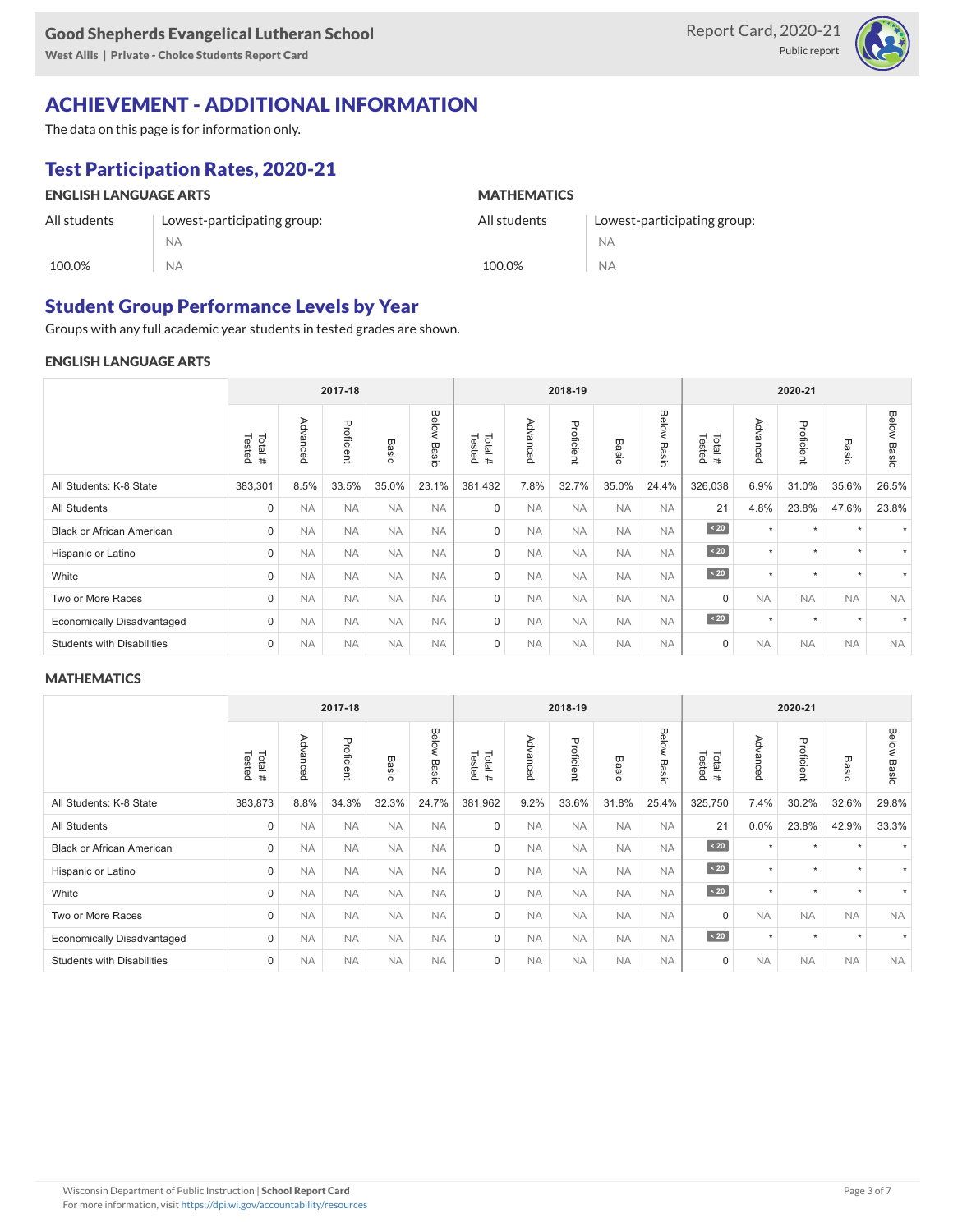West Allis | Private - Choice Students Report Card



### **GROWTH**

This priority area measures year-to-year student progress on statewide tests. It uses a value-added model that seeks to control for circumstances beyond the influence of educators. A high value-added score means that on average students in the school are progressing more quickly than other, similar students. Growth is scored from 0 to 100 to match the other priority areas and is a conversion from the roughly 0 to 6 value-added score.

### Priority Area Score



# Student Group Value-Added (for information only)

Value-added scores cover an approximately 0-6 range. Higher scores mean greater positive impact. A score of 3.0 is average. Group size is shown in parentheses. Groups with fewer than 20 students are not displayed. Shaded boxes indicate higher-than-average scores.

#### ENGLISH LANGUAGE ARTS

NO DATA TO DISPLAY

#### **MATHEMATICS**

| <b>NO DATA TO DISPLAY</b> |  |  |  |  |  |  |  |  |
|---------------------------|--|--|--|--|--|--|--|--|
|                           |  |  |  |  |  |  |  |  |
|                           |  |  |  |  |  |  |  |  |
|                           |  |  |  |  |  |  |  |  |
|                           |  |  |  |  |  |  |  |  |
|                           |  |  |  |  |  |  |  |  |
|                           |  |  |  |  |  |  |  |  |
|                           |  |  |  |  |  |  |  |  |
|                           |  |  |  |  |  |  |  |  |
|                           |  |  |  |  |  |  |  |  |
|                           |  |  |  |  |  |  |  |  |
|                           |  |  |  |  |  |  |  |  |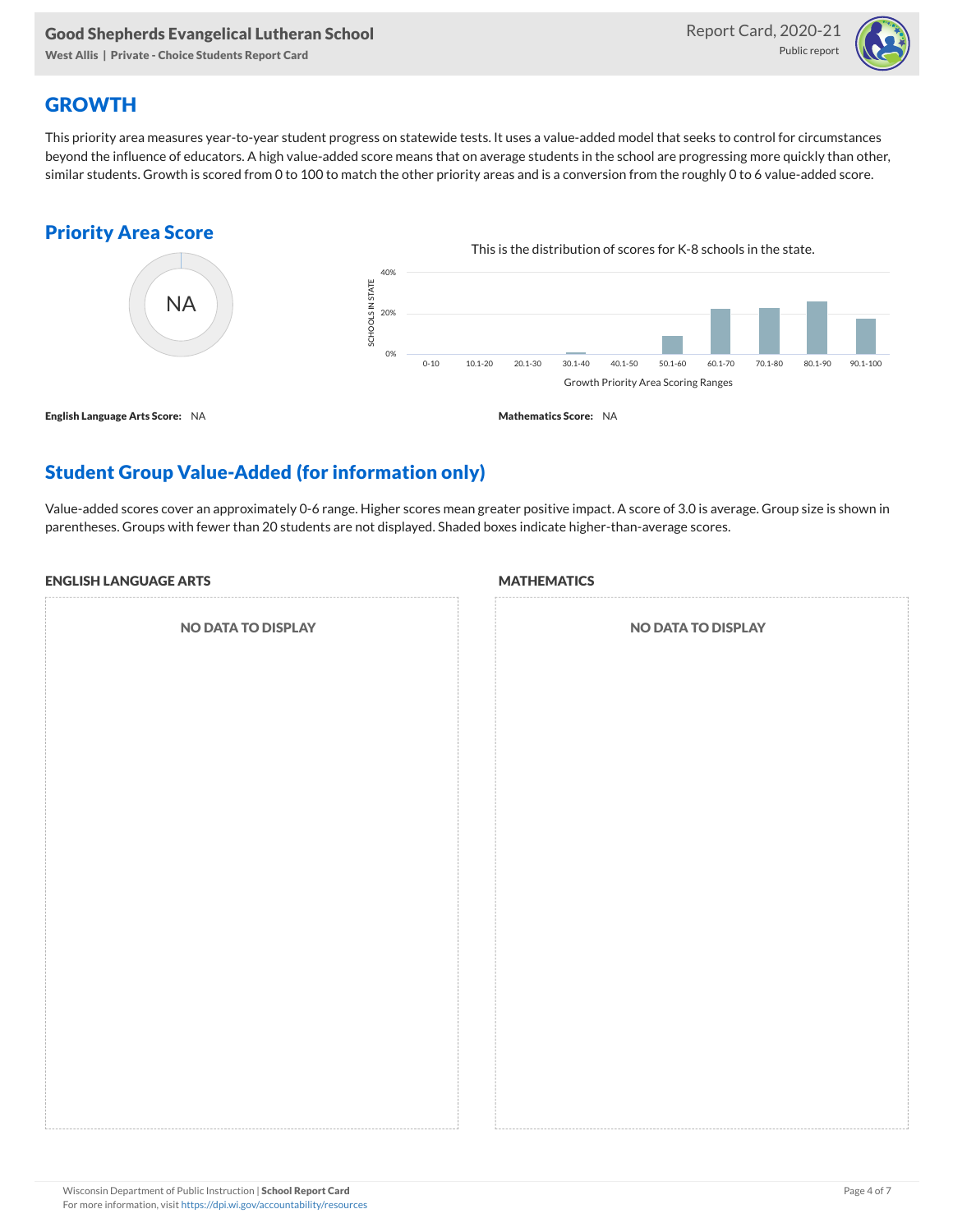West Allis | Private - Choice Students Report Card



# TARGET GROUP OUTCOMES

This priority area examines outcomes for students with the lowest test scores — the Target Group. It is designed to promote equity by helping schools focus on learners who need the most support while also improving outcomes for all students. The priority area score combines component scores for achievement, growth, chronic absenteeism, and attendance or graduation rate. Data are not displayed when target groups have fewer than 20 students.

### Priority Area Score



### Component Scores

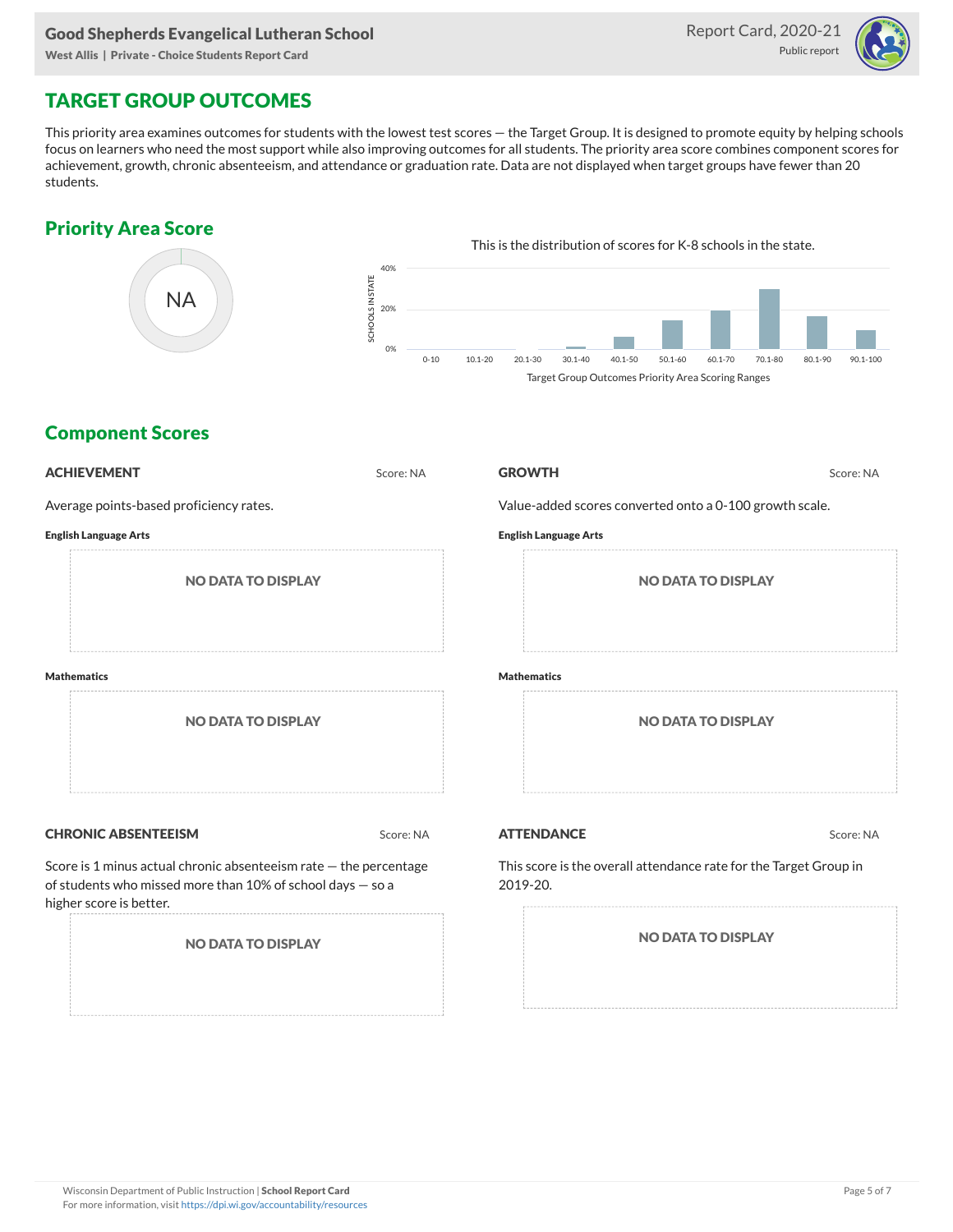West Allis | Private - Choice Students Report Card



### ON-TRACK TO GRADUATION

This priority area indicates how successfully students are progressing toward completing their K-12 education. The score combines component scores for measures of student engagement and achievement.

### Priority Area Score



### Component Scores

| <b>CHRONIC ABSENTEEISM</b>                                                                                                                                   | Score: NA | <b>SCHOOL-WIDE ATTENDANCE</b>                                           | Score: NA |  |  |  |  |
|--------------------------------------------------------------------------------------------------------------------------------------------------------------|-----------|-------------------------------------------------------------------------|-----------|--|--|--|--|
| Score is 1 minus actual chronic absenteeism rate $-$ the percentage<br>of students who missed more than 10% of school days - so a<br>higher score is better. |           | This score is the overall attendance rate for the school in 2019-20.    |           |  |  |  |  |
| <b>NO DATA TO DISPLAY</b>                                                                                                                                    |           | <b>NO DATA TO DISPLAY</b>                                               |           |  |  |  |  |
| <b>3RD GRADE ENGLISH LANGUAGE ARTS</b><br>Average points-based proficiency rates.                                                                            | Score: NA | <b>8TH GRADE MATHEMATICS</b><br>Average points-based proficiency rates. | Score: NA |  |  |  |  |
| <b>NO DATA TO DISPLAY</b>                                                                                                                                    |           | <b>NO DATA TO DISPLAY</b>                                               |           |  |  |  |  |